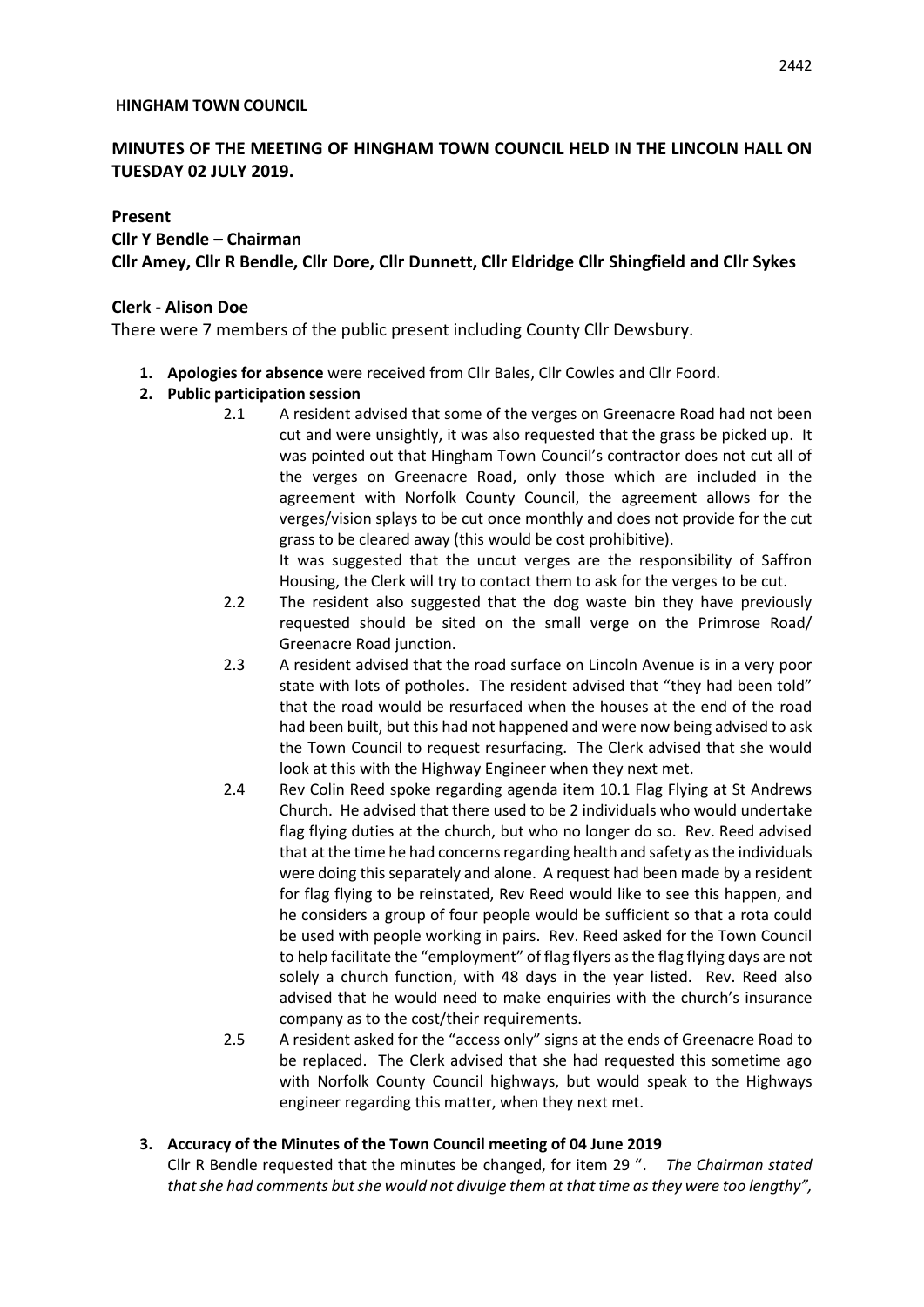claiming that he had said this. There was some debate as to who had said what, being that both Cllr Y Bendle and Cllr R Bendle had made similar comments at the time, a vote was taken to change the minutes to reflect that this (as written in the minutes of 04 June 2019) was said by Cllr R Bendle not Cllr Y Bendle – 4 Cllrs voted to change the minutes and 4 abstained.

# **4. Declarations of interests with regard to items on the agenda and to consider requests for dispensations**

Cllr Y Bendle declared an interest in agenda items 9.3, 9.4, 9.5, 9.6, 9.7, 12, 14, 15, 16 and 24. She also advised that Council that she had sought guidance from the Monitoring Officer regarding planning applications on the agenda, and had been advised that ordinarily this would not prevent her from taking part in the discussion or voting on planning applications, but she should be mindful of any applications that are likely to for decided by a South Norfolk Planning Committee.

**5. To agree a Chairman to preside over any agenda items of this meeting, if both the Chairman and Vice Chair are unable to preside due to (agenda item 1) Apologies for absence and /or (agenda item 4) Declarations of interests**

Chairman Cllr Y Bendle presided over the whole meeting.

**6. Matters arising from the Minutes of 04 June 2019 (written Clerks report circulated prior to the meeting – see Appendix A)**

Cllr Y Bendle confirmed that she had made enquiries at South Norfolk Council and that the telephone kiosk was not on the list of those to be decommissioned by BT. Cllr Y Bendle asked the Clerk to advise the contact for the Christian Fellowship Church there were no current plans for the telephone box in the Market Place to be de-commissioned.

### **7. Working party reports**

There were no working party reports. The Clerk confirmed that a meeting of Policy Working Party would be arranged in due course, if the Terms of Reference were agreed, (and would forward some potential dates to working party members). The Clerk advised that Cllr Eldridge's work with Citizens Advice would provide the Policy Working Party with excellent guidance with regard to employment policies and asked if he was willing to be part of the working party, Cllr Eldridge confirmed that he was.

### **8. Reports from representatives on external bodies**

Cllr Shingfield (representative on Lincoln Social Centre Committee) the reported that work had been done to clear and shingle the area behind the Lincoln Hall to provide more space for parking. The car park is very busy when both the Lincoln Hall and the Bowls Club are in use. Cllr Shingfield also asked for thanks to A C Bacon Engineering Ltd to be recorded, for the steel work around the oil tank. The Clerk asked Cllr Shingfield if he knew why the paving slabs that provided better access to the "green room" had been removed (he did not know). Cllr Y Bendle advised that these were paid for by South Norfolk Council and therefore should not have been removed.

Cllr Eldridge confirmed that he would like to step down as the representative on the Hingham Playing Field Association and asked that the Council appoint a new representative. (To go on the agenda for the meeting on 03 September 2019).

Cllr Eldridge reported that a new manager had been appointed for Dereham and Wymondham Citizens Advice and that there was now a Help to Claim service available to help claimants for Universal Credit. Cllr Eldridge also reported that new debt advisors had been appointed in some areas.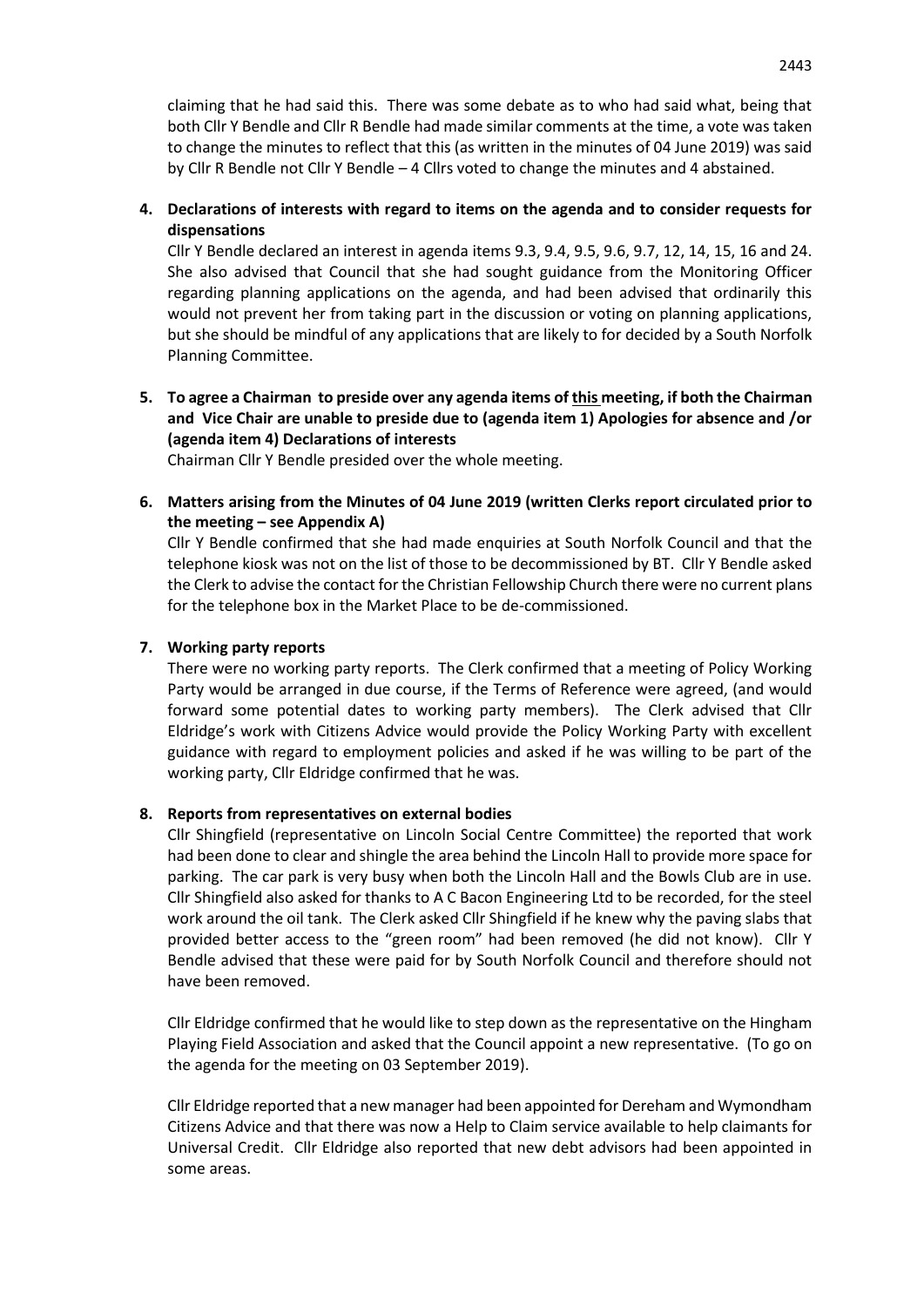- **9. General Correspondence (information/circulars etc)**
	- **9.1 Norfolk Constabulary - MAY 2019 Community Speed Watch Updates**
	- **9.2 Norfolk Constabulary - Hingham, Deopham and Wicklewood Newsletter**
	- **9.3 South Norfolk Council - FREE Community Land Trust conference for parish councils - July 18th**
	- **9.4 South Norfolk Council – Help Hub bulletin**
	- **9.5 South Norfolk Council – Dog Waste Bins** confirmation that Hingham Town Councils dog waste bins will be emptied once weekly at a cost of £71 per year per bin, and this charge will be applied from April 2019. The Clerk was thanked for her work in securing this agreement.
	- **9.6 South Norfolk Council – Dog Fouling** Confirmation that South Norfolk Council were addressing the issue of dog fouling through increased patrolling and acting on any specific intelligence, with visits to any suspects who have been identified and that any photographic or video footage would be welcome in that respect.

South Norfolk Council advised that they would like to work with Parish and Town Council's on getting the message out to residents about environmental crime issues such as dog fouling, littering and fly tipping through articles in newsletters, websites etc. The Clerk advised that she had responded to this correspondence to advise that a periodic patrol in Hingham would be most welcome and to ask if SNC had a poster advising people of what information they should give and the best way to report dog fouling to SNC.

In discussing this correspondence, the point was made that prosecutions may be the best way to curb dog fouling. Cllr Y Bendle advised that South Norfolk Council do prosecute offenders if they have enough evidence and there have been a lot of prosecutions in South Norfolk. It was suggested that numbers of prosecutions by South Norfolk Council should be reported in the parish magazine

- **9.7 South Norfolk Council - Notice of Review of Polling Districts, Polling Places and Polling Stations -South Norfolk District Area**
- **10. Correspondence (not for public inspection) as addressed directly to Hingham Town Council (from residents etc.)**
	- **10.1 Flag Flying at St Andrew's Church –** in discussing this correspondence concerns were raised as to whether it was appropriate for the Town Council to be involved, concerns were also raised that the flag flying days listed were not "multi faith" and therefore could not be representative of the "whole community". It was queried as to who would act as arbitrator in considering requests for additional flag flying days.
	- **10.2 A resident - Hingham Road Safety Campaign** The organiser of the road safety campaign advised that the campaign would be deferred until next year as some volunteers have left the group and more volunteers were needed.
- **11. To discuss and agree any required responses/actions in relation to any item(s) of correspondence** 
	- **10.1 Flag Flying at St Andrew's Church –** It was requested that Rev Reed make enquiries with the churches insurance company to see if using the church tower for flag flying is viable.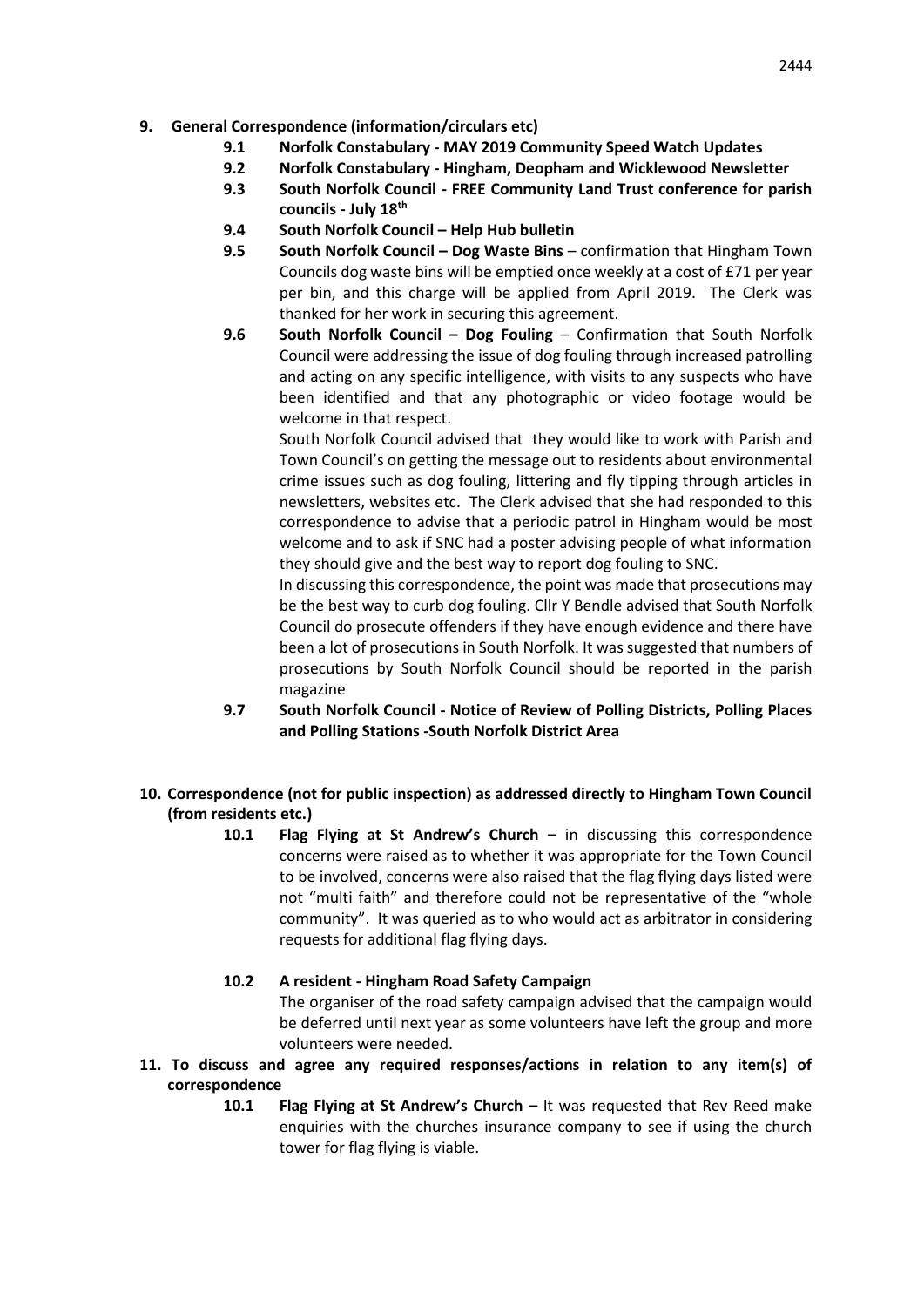**10.2 A resident - Hingham Road Safety Campaign** – it was agreed that the Clerk should write and thank the resident for his work in trying to combat speeding in the town.

### **12. District Councillor's report**

District Cllr Bendle reported that the joint working between South Norfolk Countil and Broadland Council meant that the Council's policies were now being reviewed and aligned and savings were being sought through sharing services such as receiving telephone calls.

Gants have been secured for improvement work to be undertaken on the swimming pool at Long Stratton High School. The pool is used by 8 other schools and there is a long waiting list for swim school.

It was reported that John Fuller and Sandra Dineen (retired Chief Executive) are due to receive OBEs

### **13. County Councillor's report**

County Cllr Dewsbury reported that the new Cabinet system seems to be working well. The "Together for Norfolk" initiative was launched at the Norfolk Show, it is hoped it will provide savings from less duplication. It was also reported that NCC now run a "show flat" in Norwich to demonstrate how people needing care can remain living independently in their own homes for longer. The Highways department are busy with a programme of repainting white lines and road markings and a decision on the western link to the Northern Distributor Road is due to be made soon. Cllr Dewsbury also advised that the joint call centre for the fire and police service is up and running and that Trading Standards/police are working hard to bring our regular scam warnings and undertake prosecutions. The Library Service will be launching the summer reading challenge in July, this year being on a "Space Race" theme.

## **14. Planning Decisions**

- 14.1 2019/1039 Discharge of condition 3 Window details of planning permission 2018/2551 - 3 Dereham Road Hingham NR9 4HU - Approval of details - Approved
- 14.2 2019/1045 Discharge of conditions 3 & 4 of permission 2019/0060 external materials (3) and window/door details (4) White Lodge Farm Hardingham Road Hingham Norfolk NR9 4LY - Approval of details - Approved
- 14.3 2019/0860 Oak (T1) crown raise to 8m, reduce limbs away from roofs to ensure 3m clearance, reduce width of crown from 15m to 12m focussing on house side, remove deadwood. Various (T2) - prune back overhanging branches from 2m to boundary line. - Fairland House 2 The Fairland Hingham Norfolk NR9 4HN - Approval with Conditions

## **15. Planning Applications (as notified by SNC for consultation)**

# **15.1 2019/1267 - Erection of single storey bungalow**

**Land South Of 25 Norwich Road Hingham Norfolk** It was noted that the previous application for this site (2019/0242) was for 2

bungalows and that this current application (2019/1267) is for 1 bungalow - However the concerns raised previously regarding the proposals for car parking for the development and access to the development are specific to the site and therefore remain .

That being: that the application states the intention is to allocate two car parking spaces, which are currently two of the eight private parking spaces which were allocated to the four flats at the time of their development. There are concerns that in permitting this, there would not then be adequate private parking allocations for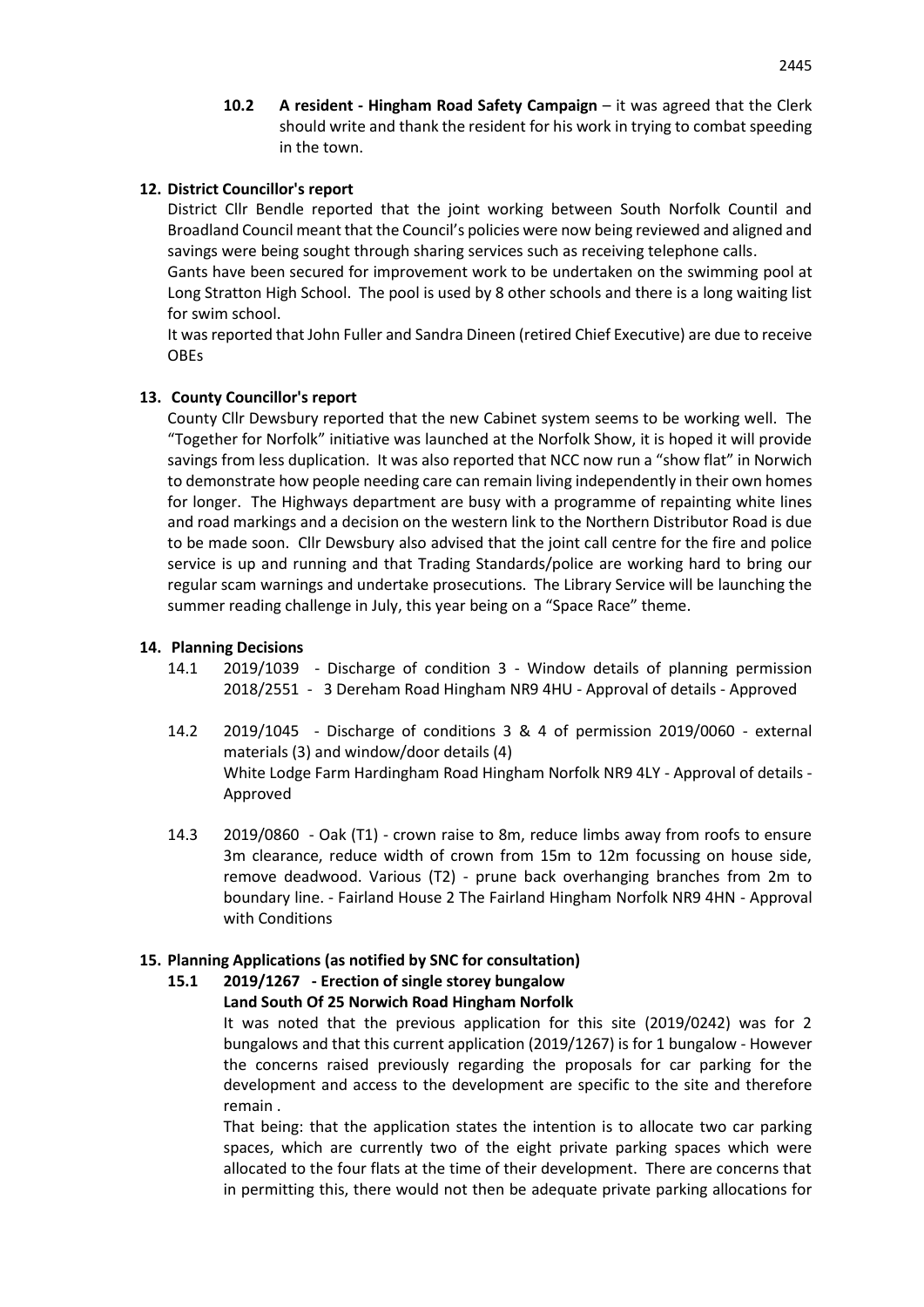It was also noted that there would be difficulties for larger delivery vehicles accessing /parking at the proposed property, both during the building of the property and once it is occupied.

The Town Council consider this application to be over development of the site - as key infrastructure (parking and access to the proposed property) is not adequate for the site as a whole and therefore agreed to recommend that the application be refused.

## **15.2 2019/1213 - Increase height of internal doors and doorways in property Quorn House 10 Market Place Hingham NR9 4AF**

Concerns were raised that the proposals of the application to the grade II\* listed building would removing historic fabric of the property and therefore the Council agreed to recommend that the application be refused.

- 16. *(other planning applications where the Town Council is not a consultee for information only) 16.1 2019/1271 - Remove part of hedge bank of Holly, Snowberry and Ivy to enable new access and driveway. 3 Hardingham Street Hingham Norfolk NR9 4JB*
	- *16.2 2019/1250 - Beech Tree T1 - Supervised root trimming to enable new access and driveway. 3 Hardingham Street Hingham NR9 4JB*
	- *16.3 2019/1095 - Yew and Holly tree - height reduction of 4 metres from approx 12m to 8m. Fairland House 2 The Fairland Hingham NR9 4HN*

### **17. To discuss and propose solutions to control unauthorised parking on the Fairland grass**

It was noted that there is not enough parking available (without using the grassed area) to accommodate attendees to weddings/funerals and events at the Lincoln Hall. However concerns were raised regarding the daily parking of vehicles on the Fairland grass. It was suggested that these vehicles belong to people who have parked to then use the bus to Norwich, and to customers of the Fairland Garage. It was also noted that the garage use the tarmac area (access driveway to the Lincoln Hall/Library Bowls Club) as parking for their customers' vehicles.

The Clerk advised that the Town Council had previously agreed to plant some additional hedging to replace the current wooden bollards which are rotting. It was agreed that now the new oak trees have been planted, a native species hedging should be planted this autumn.

It was suggested that the entrance to the Fairland green should be protected by 2 oak posts and a locked gate, the Clerk advised that this would prevent pedestrian access. It suggested that a lockable bollard would be more suitable. The Clerk advised that there is currently no signage requesting people not to park on the grass and suggested that this may also be a cost effective way or preventing parking on the grass. It was agreed that signage should be provided. It was also agreed that the Clerk should write to the Fairland Garage to request that they do not park vehicles on the grass and to request that they limit parking on the tarmac area, encouraging them to use the old garage forecourt instead, and therefore reserving parking space for those attending the Lincoln Hall/Library and Bowls Club.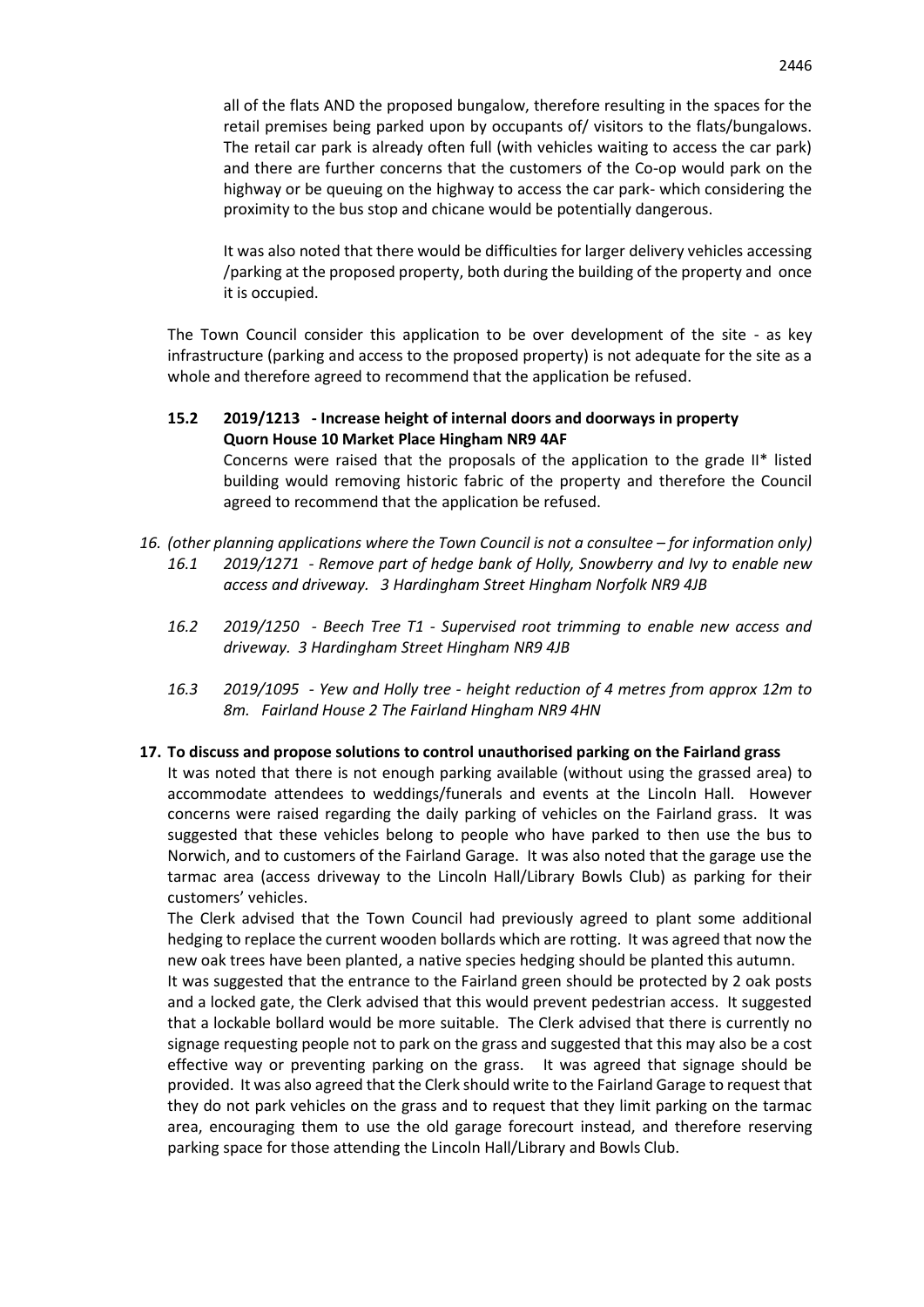**18. To discuss points raised/suggestions to be included in a draft version of a new Communication Policy to cover issues including (but not limited to) dealing with the media, use electronic communications and use of Social Media**

The Clerk had forwarded documents to all Cllrs prior to and following the Town Council meeting on 04 June 2019 (for which it was an item on the agenda). When it was commented that this item had, at the previous meeting been referred to the Policy Working Party and should not be on the agenda again, the Clerk advised that as the item had been "passed over" at the previous meeting, it had been placed on the agenda for this meeting and needed to be discussed to ensure that all Cllrs were aware of the responsibilities, liabilities and pitfalls in using social media and communications via email as detailed in the documents she had sent. Furthermore, as all Cllrs / staff will be required to abide by a policy, a working party to help construct a policy did not negate the responsibility of the Council as a whole from having an initial discussion, making suggestions and commenting upon what should be included in the policy, to avoid falling foul of those issues, in lieu of the policy being written and adopted. It was pointed out that the Clerk had put a lot of work into the documents provided to Cllrs and was, in raising these issues, trying to protect Cllrs and the Council. The Clerk advised she was aware of concerns (generally amongst Clerks) of Cllrs commenting and posting on public social media, in a way that could be considered libellous and/or inappropriate. The Clerk advised that a Communications Policy would tie in with General Data Protection Regulations (and a Data Protection Policy under those regulations is required). Cllrs were also advised to ensure that emails sent to them on Council business were not forwarded on outside of the Council without the expressed permission of the originator, to be mindful of the security on devices they use to access information relating to Council business and to be mindful of when and where they access and read their Council emails to ensure there are not breaches of data protection legislation.

It was commented that the example of a policy used by Attleborough Town Council, as forwarded to Cllrs by Cllr Foord, was insufficient and not stringent enough in its content to be used as a template for Hingham Town Council purposes.

It was agreed that the policy should cover all of the point raised and a draft Communications Policy be brought to a future council meeting for agreement/amendment/adoption by the Council.

### **19. To discuss suggestions and proposals for improving Council/public engagement, including:**

- **a The use of Social Media for encouraging the public to participate if unable to attend a meeting**
- **b A Facebook page which would be updated a minimum once a month, the creating of an 'event' to invite people to a meeting with the agenda shared in the description**
- **c The use of video streaming to either live stream or update a video after the meeting has been closed and to encourage feedback from residents of all ages in an open forum**
- **d Arranging an Open Evening (potentially Tuesday October 15th 2019)**
- **e Arranging Chairman/Councillor "open surgeries"**
- **f Any other suggestions**

Cllr Foord had sent an email to all Cllrs prior to the meeting, with regard to points a, b and c which she had asked to be included in the agenda stating that she has an "interest in engaging the youth of our community as it will be their town in the future". Points from this email were read out at the meeting.

**a & b** With reference to Cllr Fords email, the Clerk advised that the Town Council already run the Hingham Community Events Facebook page which now has 362 followers. The page was initially set up following a request to the Town Council from Cllr Foord when she was on the Events Working Party, and was intended for the promotion of local "community" type events by local groups and was initially administered by Cllr Foord and Cllr Maltby, the Clerk was then added to have administration rights on the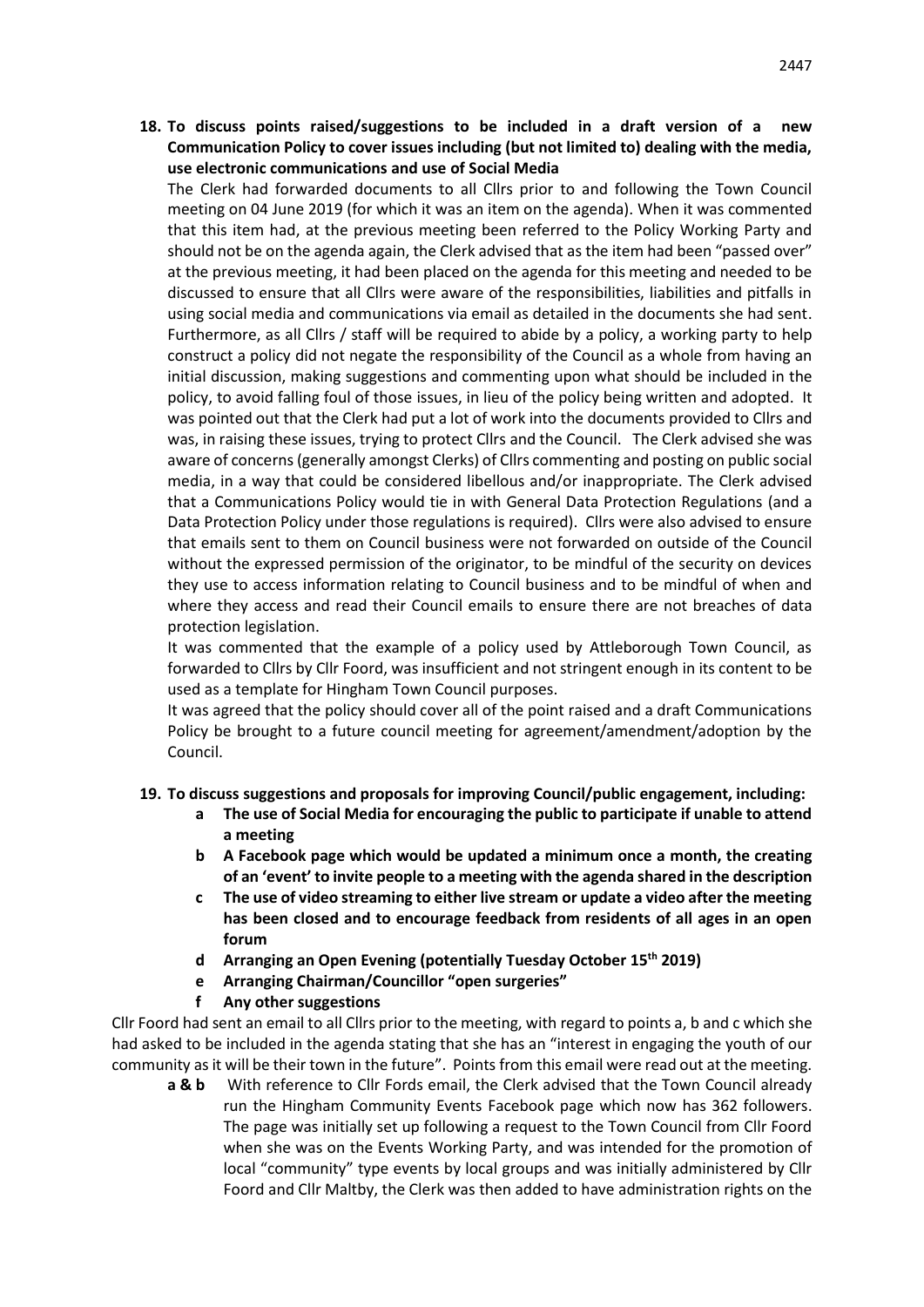page. Cllr Foord soon left the working party and the administration of the page was left to Cllr Maltby and predominately (and now solely) to the Clerk. The Clerk advised that the page has evolved and she now uses it to publish and share official information from other authorities, such as the Police, South Norfolk Council and Norfolk County Council, as well as using it to publicise local community events regarding. The page does allow visitors to comment on posts and to post on the page themselves and because of that the Clerk monitors the page daily, and has on occasion removed spurious/inappropriate comments and business posts.

The Clerk advised that any content that she writes (in the name of the Town Council) on the Facebook page is carefully considered to ensure it is accurate and not misleading, and that she would prefer not to have to monitor anyone else adding content to the page in the name of the Town Council. She also added that it would be more use for those Cllrs who use Facebook to follow/like the Hingham Community Events Facebook page and actively share its content. It was agreed that the administration of the Facebook page should remain solely with the Clerk.

The Clerk advised she would be able to include the Town Council meeting agendas on the Facebook page and a link to the Town Council website to the minutes of the previous meeting.

Cllr Foord (in her email) asked for the Facebook page to be "re-branded" as a Hingham Town Council Facebook page, this was voted against by the Town Council.

**c** Cllr Foord (in her email) advised that she didn't " feel that we are yet in a position to vote on streaming the meetings" – The Clerk advised that this item had already been deferred at the previous meeting when Cllr Foord agreed it that it should be placed on the agenda for the July meeting. The Council agreed the item should be discussed and voted upon. The Clerk advised that live streaming of the Council meeting would be difficult as the Lincoln Hall did not have an internet connection, and the library wifi should not and could not be relied upon.

The Clerk, (with reference to Cllr Foord email) advised that she (the Clerk) has contacted the Clerk of a Council that do live stream meetings via Facebook. That Clerk had advised that there were difficulties producing footage with adequate sound quality, and were therefore looking at investing in equipment to make the necessary improvements, the streaming of meetings was not done via Council owned equipment and therefore the Council did not own an official copy of the data. That Clerk was not aware of live streaming meeting as having increased contact with or interest by residents in Council matters.

The Clerk advised that she had asked via a local Clerks Forum, is any other councils live streamed their meetings, or recorded and uploaded them to be viewed via the internet, no Clerks advised that their Council did this.

Concerns were raised regarding using social media as a platform for sharing live streaming or uploaded recordings of meetings, as the Council would not own or have control over the social media platform there is then no control over what other content may be added to the footage (for example advertising).

The Council voted on both the proposal to live stream meetings and to record and upload video footage of meetings. The Council voted against both proposals.

**d** The Clerk advised (for the benefit of new Cllrs) that for the previous 2 years the Council had hosted an open evening and invited representatives from all of the local clubs and organisations to attend and "have a table" for leaflets and information, the Town Cllrs, District and County Cllrs, the Community Connector, Hingham Library, Police and Hingham Surgery are also amongst those who have attended previously. The open evening is a very informal event and whole community is invited to attend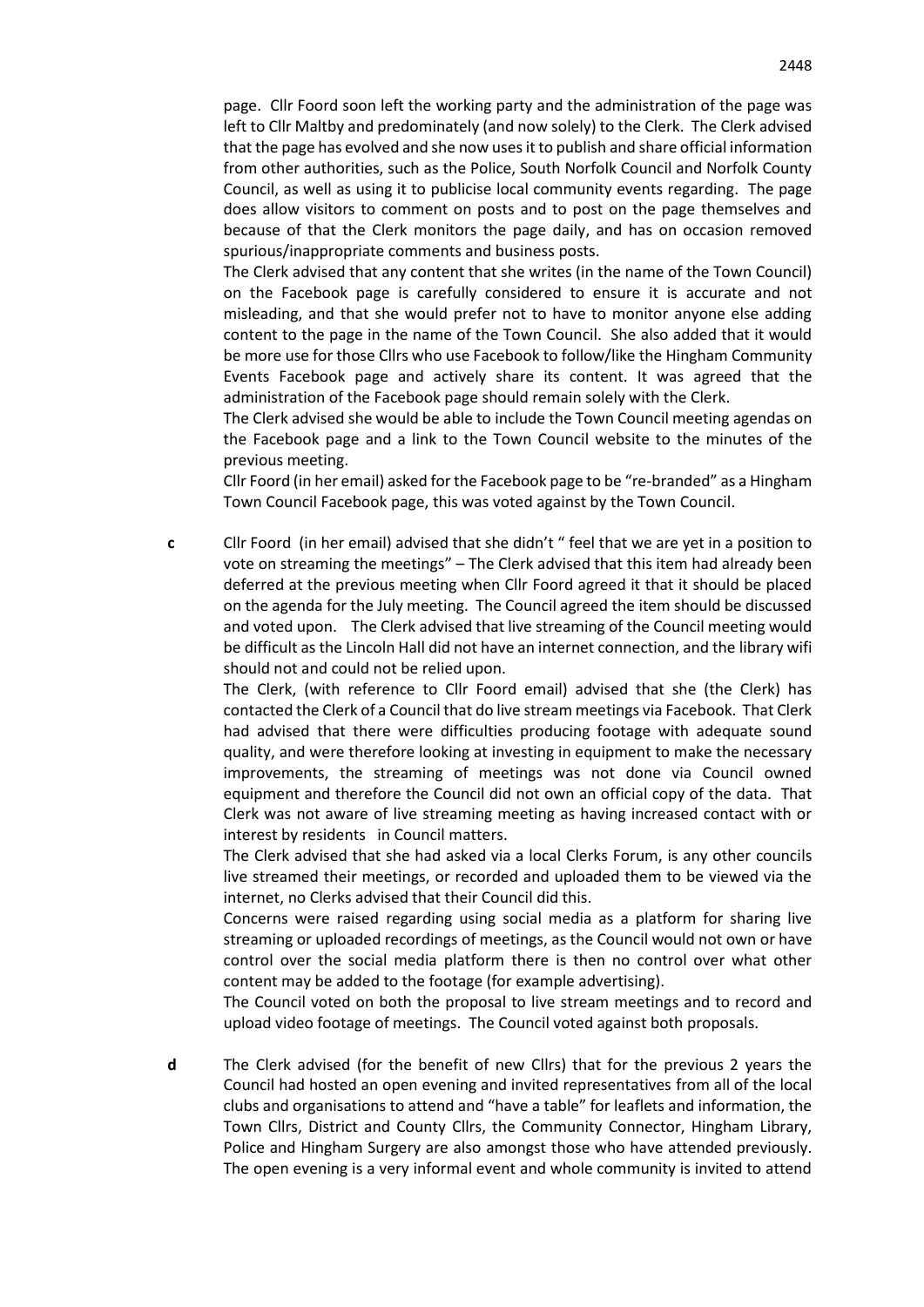with the intention that people can "chat" to each other and share ideas etc, with tea, coffee, biscuits provided.

It was agreed to hold the event again this year on the suggested date of  $15<sup>th</sup>$  October.

- **e** The Clerk advised that she had spoken with a Clerk of a Council that hold "street surgeries" during that town's market day, which they found to be a successful way of engaging with residents. It was commented on that this would be difficult to do in Hingham unless it was part of an event such as the Christmas Market. It was noted that all Cllrs contact details are published in the parish magazine so are available should any resident wish to get in touch.
- **f** It was suggested that as Cllr Foord had shown such an interest in engaging with the "youth" of Hingham that perhaps she could consider talking to the co-ordinator of the Youth Café to arrange to speak directly to/liaise with the young people of Hingham about the Town Council and it's work, perhaps on a regular basis .

# **20. To discuss the review of the Hingham Town Council Risk Assessment /Risk Policy and to propose suggestions for inclusion within the policy/risk assessment document**

Cllr Amey advised that she had made a few initial observations on the risk assessment and advised that more detail needs to be added to prove that "existing procedures are adequate" (as stated in the document). Cllr Amey offered to work on the document with the Clerk and bring it back to the Council at a future meeting.

## **21. To discuss/agree the Terms of Reference for the Policy Working Party**

The Clerk had written a draft Terms of Reference which had been forwarded to all Cllrs prior to the meeting. The Terms of Reference were agreed by the Council. The Clerk also asked if she could invite Cllr Eldridge onto the working party (being that he was not at the previous Council meeting) as his knowledge form his work with Citizens Advice would be extremely helpful. The Council agreed and Cllr Eldridge agreed to join the working party. The Clerk advised she would look at dates for the first meeting in due course.

### **22. To receive and discuss the invitation to submit a bid for NCC Parish Partnership funding**

Cllr Foord (in her email) stated that she "would like to propose that as part of the parish partnership bid one of the bids to vote on is to apply for gates to be positioned on the 40mph signs as you enter onto Frost Row on the Watton Road, Gates to be positioned by the Hingham sign on the Attleborough, Dereham and Norwich road". Cllr Foord went on to state that she had "spoken with Highways totally independent of the council and they have found them to be beneficial for other areas such as Kimberley (40mph), Caston (30mph) etc. It is another measure that would make drivers physiologically believe they are entering a property and slow down. A significant improvement has been seen across the country where gates have been positioned".

The Clerk stated that she had driven round the sites proposed by Cllr Foord and sought the advice of the Norfolk County Council Highway Engineer. The Clerk advised that she did not think there was sufficient space to accommodate the gates where Cllr Foord had suggested other than perhaps on the Norwich Road, where they were likely to obstruct the field entrance and on the Dereham Road, but it was likely that that some of that verge was privately owned and NCC do not permit the gates (as funded by the Parish Partnership Scheme) on privately owned land.

The Clerk advised that the Hingham sign on the Attleborough Road was within the 60mph limit, again NCC do not permit village gate within the 60 mph speed limit and that they are intended to be placed where they partner the speed terminal signs. Therefore the Attleborough Road location would not be suitable. Norfolk County Council had previously advised that there was no evidence to prove that the existence of village gates contribute to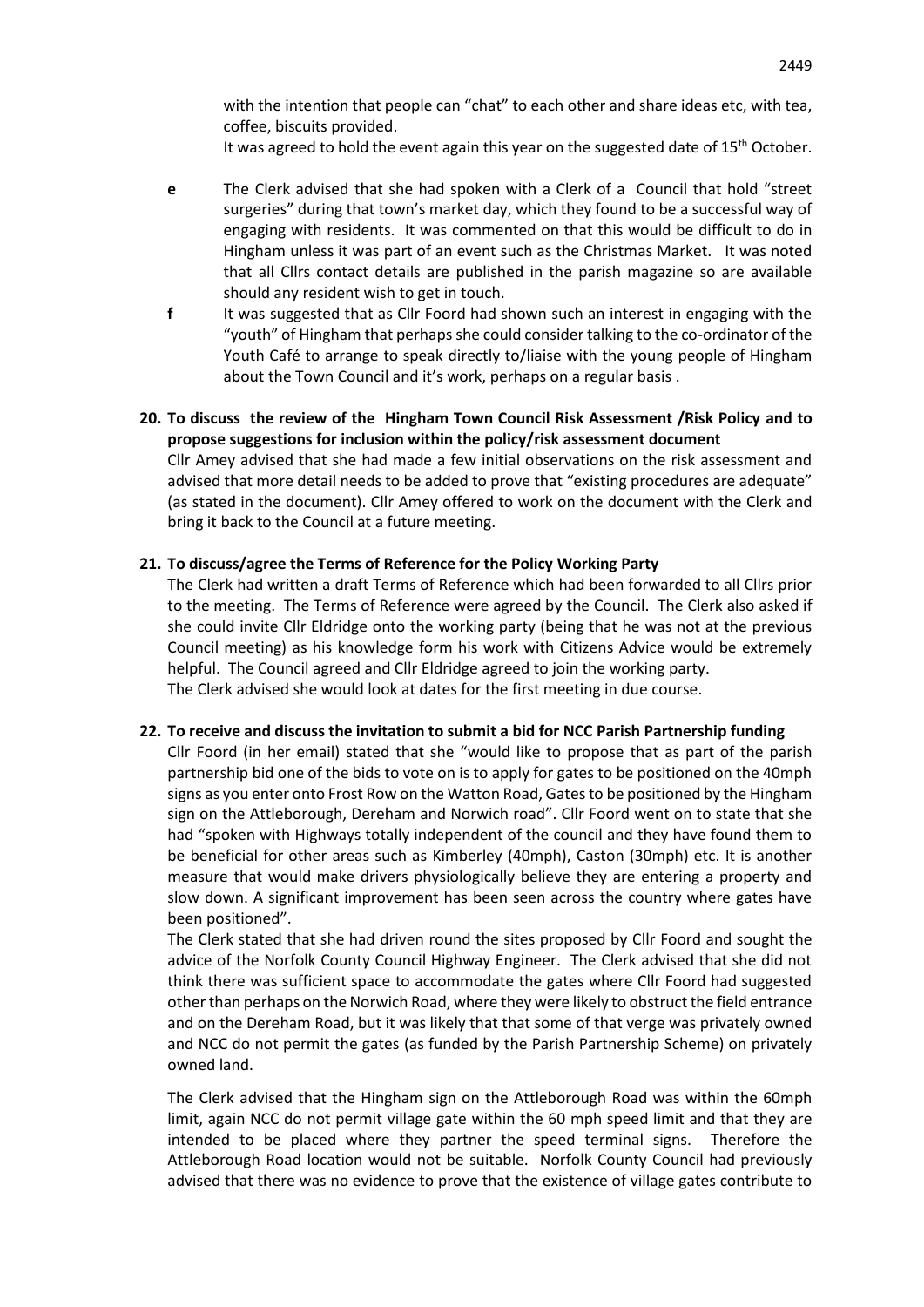fewer instances of speeding, and that the cost of the gates to the Town Council would be £2500 per pair.

The Clerk advised she will meet with the highways engineer to assess the feasibility of the gates further.

Cllr Foord's email went on to say that she would like to volunteer to move the SAM sign having "recently found out that the model of which we own according to Highways is able to be positioned in 40 mph areas too not just a 20 mph or 30 mph". Cllr Foord went on to say " I would like to propose that we use this in the 40s ie the Attleborough road where speeding is awful on the approach to Hingham and the Watton Road. Highways have briefly informed me that if a request is formally made from council that they have posts already in positions which can have the clips fitted for us to do this. Whilst the SAMs unit is beneficial in the town, there are already a lot of speed calming measures in the 20mph and it would be good to see the impact it has on the other areas which have no measures except a speed limit at present. Is this possible? Can we add this to the next agenda as I appreciate we may need to purchase a bracket or 2".

The Clerks asked to address these issues/requests at that point, to clarify some of the "information" Cllr Foord had provided, being that the SAM2 sign was purchased under the Parish Partnership Scheme, the Clerk felt it was relevant to this agenda item.

The Clerk advised that the existing SAM2 sign was purchased specifically for use in 20mph and 30mph areas in Hingham to try to combat speeding in view of providing a safer environment for pedestrians. At the time the sign was purchased, Norfolk County Council advised that the terms of use were that the sign would not be used within a 40mph limit, and the leaflet on the Parish Partnership page of the NCC website still advises as such, (although NCC have permitted use of a SAM2 sign within a 40mph speed limit in a limited number of special cases). The Clerk advised that having driven along Watton Road through the 40mph limit numerous times, should did not consider that it would be safe for volunteers to park up (without the need to use a private driveway) and deploy the sign on the roadside. Again this would be discussed with the highway engineer when they met.

The Clerk advised that there is no 40mph speed limit on the Attleborough Road and Cllr Foord is incorrect on the point, and with regard to existing traffic calming within the 20mph speed limit, this is limited to the white road edging lines and the static flashing sign on the Fairland, the police do not enforce the 20mph speed limit (whereas they do the 40mph speed limit) and do not permit the Community Speed Watch to operate within the 20 mph speed limit . The Clerk had asked the highway engineer if there was an alternative to the portable SAM2 sign that could be used within the 40mph speed limit on the Watton Road and considered by the Council under the Parish Partnership Scheme, he advised that there was not in this case as the static speed signs are only permitted within a 40 mph where there is a proven accident blackspot.

The Clerk advised that she had not received any complaints (that she could recall) from residents regarding speeding within the 40mph speed limit, but regularly received complaints regarding speeding through the Market Place and Fairland.

The Council agreed that the existing SAM2 sign should continue to be used where it provided the most benefit/protection to pedestrians – i.e within the 20 and 30 mph speed limits, predominately on the B1108.

It was noted that the recent accident on the Watton Road was believed to have been caused by a car overtaking a stationary vehicle.

It was proposed and agreed that the Clerk should speak to the Highway engineer about the a feasibility study for improvements to the Fairland crossroads, as this is something that the Council had suggested in 2018, and the Fairland Crossroads was an ongoing safety concern for many residents. It was noted that it was not acceptable to rely on a reflection in a window to assess if it safe to pull out of the Atteborough Road.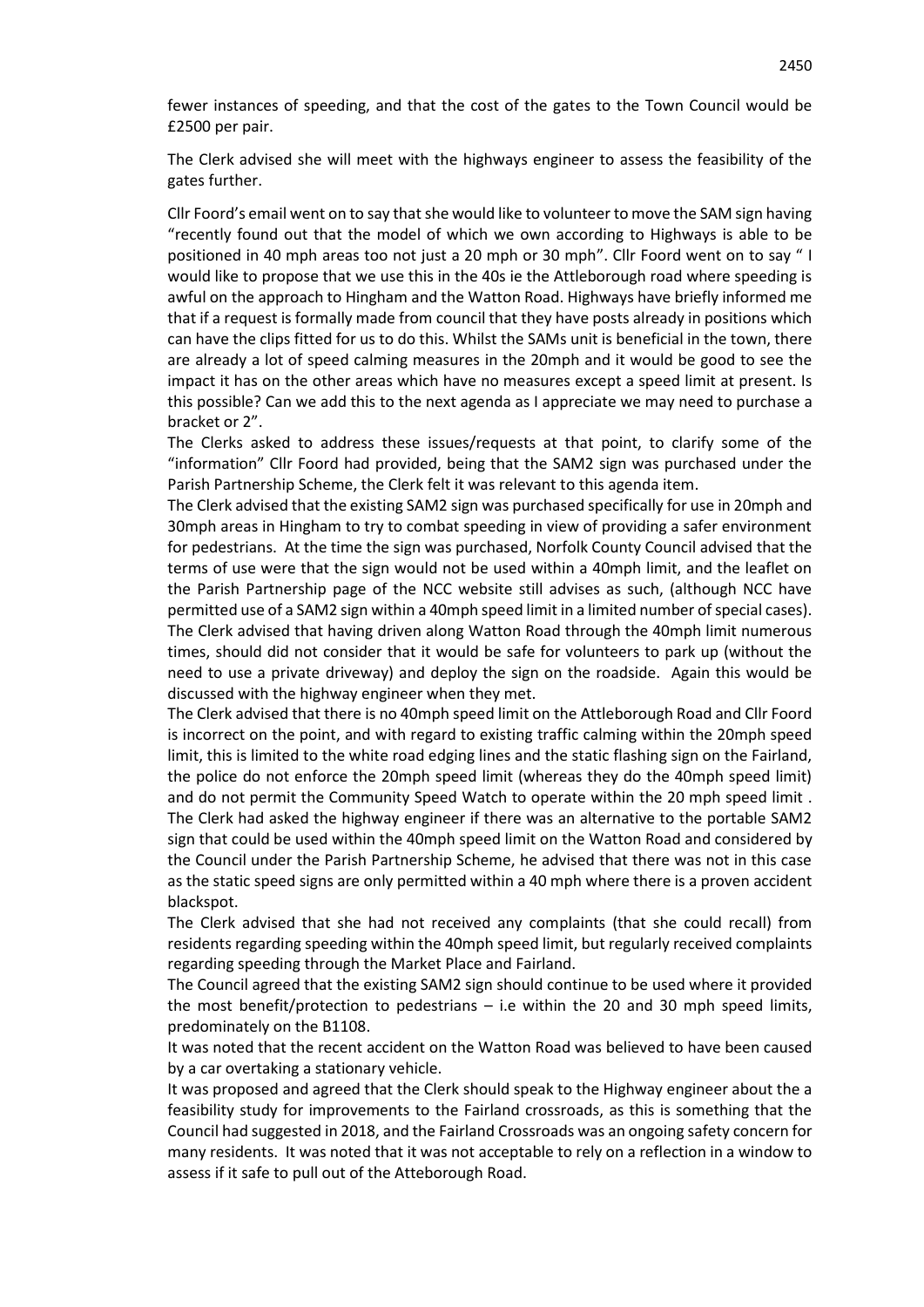### **23. The discuss/propose suggestions regarding the church clock**

Cllr Foord in her email had asked "why it is the responsibility of the town council to keep paying to fix it"?

The clerk made reference to the Town Council's power to provide public clocks under the "Parish Councils Act 1957,(s 2)" and advised that although she did not know the history, assumed that the clock was either purchased by or given to the town of Hingham. Cllr Dore confirmed the clock was gifted to the town over 100 years ago. It was agreed to discuss this at a future meeting, when the Clerk should provide figures of how much the Council have spent on the clock over the past few years.

**24. Proposal to request the South Norfolk Council policies regarding empty properties and preventing properties from falling into disrepair.**

Cllr Eldridge confirmed he had asked for this to be placed on the agenda due to concerns regarding the empty property next to the White Hart, however work had now begun to refurbish the property and therefore he was happy to rescind the agenda item.

**25. To receive and discuss the RoSPA skate park inspection (if received prior to the meeting)** A copy of the Sake Park inspection report was forwarded to all Cllrs prior to the meeting. It was agreed that the Clerk should seek some advice regarding filling the joins in the tarmac which had now become channels and were identified by in the report as requiring attention.

- **26. Reminder that there is NO Town Council meeting scheduled for August** Noted
- **27. To propose items for the next agenda (meeting date 03 September 2019)** Proposal for the Town Council to nominate a new representative on the Hingham Playing Field Association committee

### **FINANCE**

**28. Reminder of the date of the next Finance Committee meeting, 16 July 2019** Noted.

## **29. To consider the grant application made by the Fayre on the Fairland Committee**

The Fayre on the Fairland Committee had submitted a grant application for £500 and stated that this was for the intended purchase of a heavy duty gazebo for the event, but which could also be used for future events.

The Clerk advised that as the application states that the committee exists solely to organise the Fayre on the Fairland 2019 on  $(8<sup>th</sup> December)$ , it was unclear, if a grant was provided for the purchase of the gazebos, who would retain ownership of the gazebos after the event, and therefore advised caution as the Council could not be considered as funding any individual. It was suggested that the Council could retain ownership of the gazebos, but it was pointed out that there is nowhere to store them.

It was also noted that the financial information provided with the application was contradictorily, being that on one spread sheet it estimated income from grants and donations as £1000 yet on another sheet it states a figure of £2725. It was agreed that clarification should be sought regarding these figures and the intended use of any profit made from the event, for the grant application to be considered at the next meeting.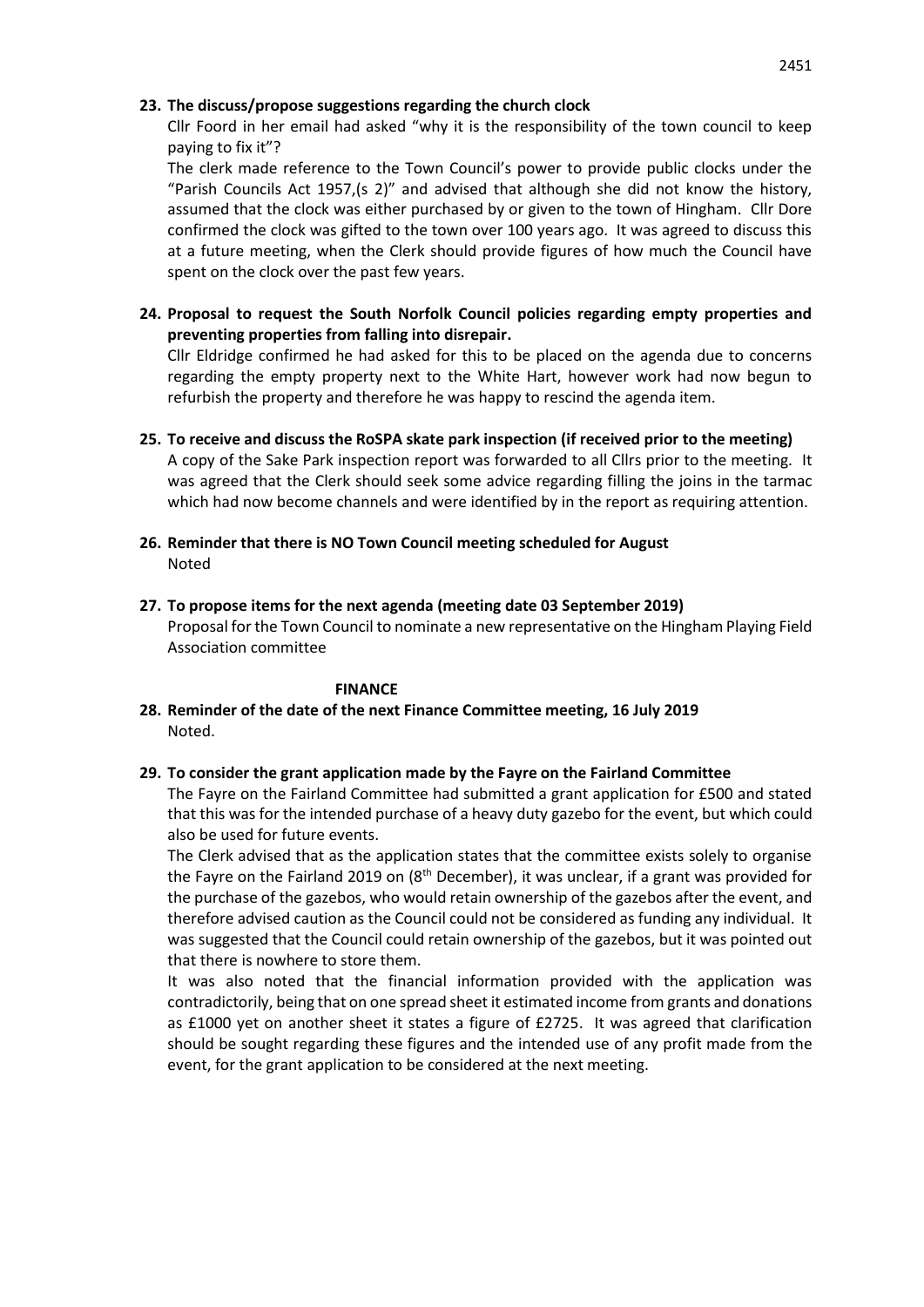# **30. Accounts for Payment**

| cheque number | <b>ACCOUNTS FOR PAYMENT 02 July 2019</b> |              |  |                               |                            |            |
|---------------|------------------------------------------|--------------|--|-------------------------------|----------------------------|------------|
|               |                                          | <b>TOTAL</b> |  | <b>PAYEE</b>                  | <b>DETAILS</b>             | <b>VAT</b> |
| 103959        | £                                        | 771.35       |  | D RAMM                        | WAGES (750.96)             |            |
|               |                                          |              |  |                               | BINBAGS (4.94)             | £0.82      |
|               |                                          |              |  |                               | CLEANING PRODUCTS(15.45)   | £1.11      |
| 103960        | £                                        | 871.64       |  | A DOE                         |                            |            |
| 103961        | £                                        | 638.36       |  | <b>EON</b>                    | <b>STREET LIGHT ENERGY</b> | 106.39     |
| 103962        | £                                        | 294.19       |  | K AND M LIGHTING SERVICES LTD | MAINTENANCE CONTRACT       | 49.03      |
| 103963        | £                                        | 687.68       |  | <b>HMRC</b>                   | TAX/NI                     |            |
| 103964        | £                                        | 100.00       |  | LINCOLN HALL SOCIAL CENTRE    | <b>HALL HIRE</b>           |            |
| 103965        | £                                        | 63.82        |  | ANGLIAN WATER BUSINESS        | <b>TOILETS</b>             |            |
| 103966        | £                                        | 82.20        |  | PLAYSAFETY (ROSPA)            | SKATE PARK INSPECTION      | 13.70      |
| <b>TOTAL</b>  | £                                        | 3,509.24     |  |                               | <b>TOTAL VAT</b>           | £171.05    |

The accounts for payment were agreed as below and the cheques signed.

*10.00pm – it was agreed to extend the meeting by 15 minutes*

# **31. 'Exclusion of the Press and Public under the Public Bodies (Admission to Meetings) Act 1960 to discuss the following matters:'**

# *The following agenda items are commercially sensitive and requires references to staff and are therefore confidential.*

It was agreed to request that members of the public leave at this point.

**32. To discuss internal communication and consider a proposal to adopt a staff/Councillor relationship protocol**

The Clerk advised that the existing protocol was out of date and poorly written. Having regard to the documents provided to all Cllrs prior to and after the previous meeting, it was agreed that the Council should adopt a new staff/Cllr relationship protocol. This is to be written by the clerk (with the assistance of the Policy Working Party if necessary) and brought back to a future Council meeting for amendment and or approval/adoption.

## **33. To consider any tenders received for the footway lighting maintenance contract.**

Three tenders were received and considered by the Council on the basis of cost and provisions within the service provided by each contractor. It was agreed to award the footway maintenance lighting contract to Cozens UK Ltd, on a four year contract.

The meeting ended at 10.15pm

Signed ………………………………………………..Chairman 03 September 2019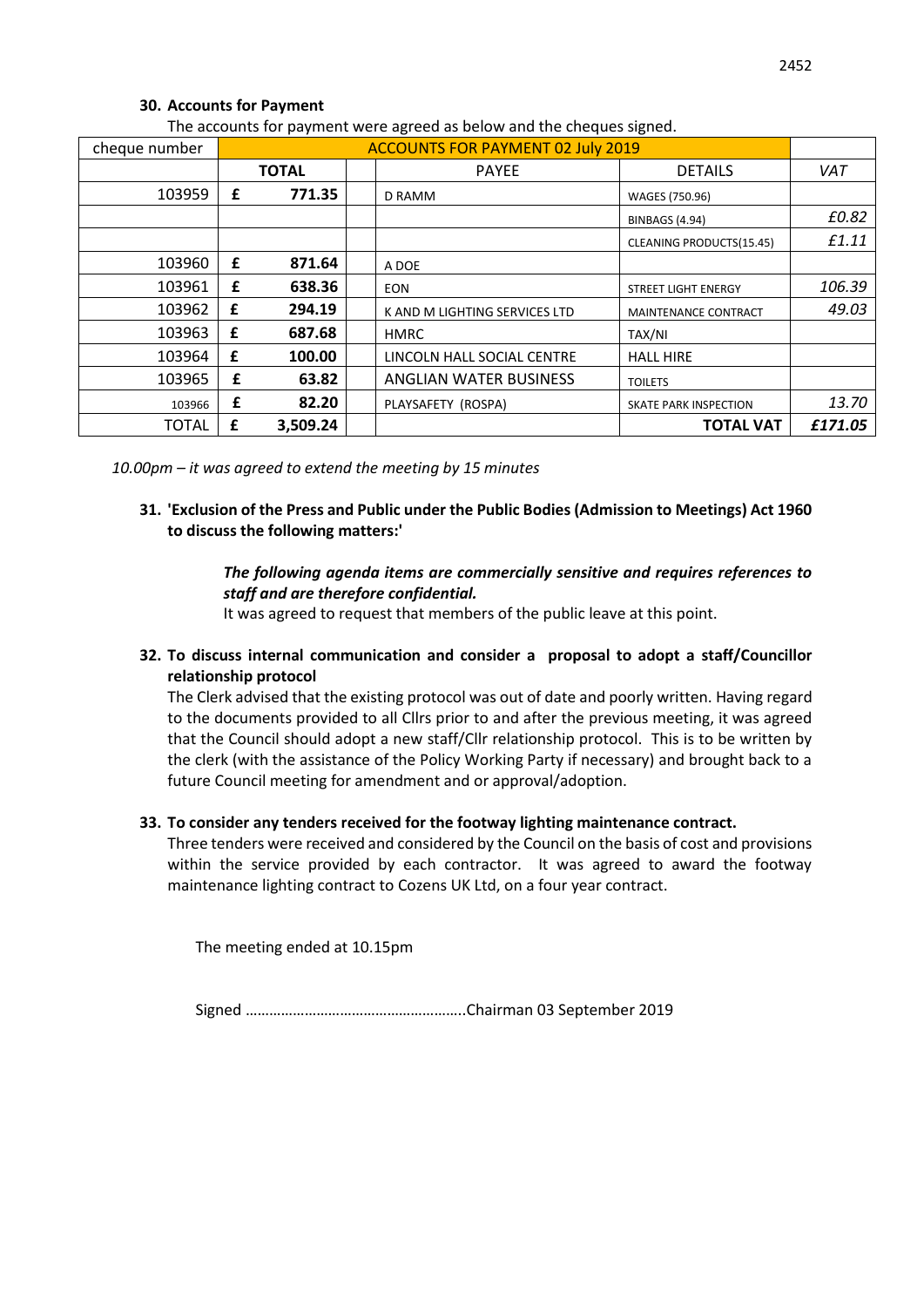# **Appendix A -** 2453 **Clerks Report for 02.07. 2019**

| <b>MIN</b>                                                                                                                                                                                                                                                                                                                                                                                                                                                                                                                                                                                                                                                                                                                                                                                               | Update                                                                                                                                                                                                                                                                   |  |  |  |  |  |
|----------------------------------------------------------------------------------------------------------------------------------------------------------------------------------------------------------------------------------------------------------------------------------------------------------------------------------------------------------------------------------------------------------------------------------------------------------------------------------------------------------------------------------------------------------------------------------------------------------------------------------------------------------------------------------------------------------------------------------------------------------------------------------------------------------|--------------------------------------------------------------------------------------------------------------------------------------------------------------------------------------------------------------------------------------------------------------------------|--|--|--|--|--|
|                                                                                                                                                                                                                                                                                                                                                                                                                                                                                                                                                                                                                                                                                                                                                                                                          | Matters Arising From the minutes of the meeting on 04.06. 2019                                                                                                                                                                                                           |  |  |  |  |  |
| 11.3                                                                                                                                                                                                                                                                                                                                                                                                                                                                                                                                                                                                                                                                                                                                                                                                     | Overgrown hedge/verge - Sports Field/Watton Road -<br>HPFA have been asked to arrange some trimming of the hedge/verge                                                                                                                                                   |  |  |  |  |  |
| 11.4                                                                                                                                                                                                                                                                                                                                                                                                                                                                                                                                                                                                                                                                                                                                                                                                     | Market Place Phone Box - - Cllr Y Bendle to update on any information regarding the phone box potentially<br>being de-commissioned                                                                                                                                       |  |  |  |  |  |
| 19                                                                                                                                                                                                                                                                                                                                                                                                                                                                                                                                                                                                                                                                                                                                                                                                       | "Registration of Pecuniary and Other Interests" forms for all new Cllrs have been received and given to SNC<br><b>Monitoring Officer</b>                                                                                                                                 |  |  |  |  |  |
| 22&<br>23                                                                                                                                                                                                                                                                                                                                                                                                                                                                                                                                                                                                                                                                                                                                                                                                | The Annual Governance and Review form and supporting information has been forwarded to the external<br>auditor prior to the deadline. Acknowledgement has been received.                                                                                                 |  |  |  |  |  |
| 24                                                                                                                                                                                                                                                                                                                                                                                                                                                                                                                                                                                                                                                                                                                                                                                                       | Cllr Eldridge will continue as the Council rep on the Education Trust - but would like to step down from the<br>HPFA - please can another Cllr Volunteer.                                                                                                                |  |  |  |  |  |
| 26                                                                                                                                                                                                                                                                                                                                                                                                                                                                                                                                                                                                                                                                                                                                                                                                       | Public Toilets - all paperwork was taken to the Hingham Town Council appointed solicitor - who have agreed<br>with NPLaw that the transfer be effective from 01 June 2019. Awaiting transfer of funds, the Clerk to chase<br>SNC for this as bills will now be payable.  |  |  |  |  |  |
| 28                                                                                                                                                                                                                                                                                                                                                                                                                                                                                                                                                                                                                                                                                                                                                                                                       | Talley Alley light - (supply issues) this has been chased with UK Power Network - no further updates have<br>been received from the faults department.                                                                                                                   |  |  |  |  |  |
| 31                                                                                                                                                                                                                                                                                                                                                                                                                                                                                                                                                                                                                                                                                                                                                                                                       | New grit bin for Church Street – will be on the agenda for September meeting – due to large number of agenda<br>items for discussion in July.                                                                                                                            |  |  |  |  |  |
|                                                                                                                                                                                                                                                                                                                                                                                                                                                                                                                                                                                                                                                                                                                                                                                                          | <b>Other Updates</b>                                                                                                                                                                                                                                                     |  |  |  |  |  |
| Review of grave digger and the need for a contingency<br>The current grave digger has been written to, to ask if she is still prepared to continue as the nominated grave digger<br>for Hingham, Funeral Directors have access to grave diggers which they can use, plots are marked by the Clerk prior to<br>digging.<br>Extension of Cemetery Driveway and turning circle – further investigation and quotes to be sought -<br>Need for a bollard to protect a headstone - bollard/shrub to be sourced<br>Permission for work in the Churchyard - Church permission has now been obtained for work to the wall - the Clerk to<br>progress with the builder (if he still willing to undertake the work) and insurance company for the Church Road section<br>- Awaiting telephone call from the builder |                                                                                                                                                                                                                                                                          |  |  |  |  |  |
|                                                                                                                                                                                                                                                                                                                                                                                                                                                                                                                                                                                                                                                                                                                                                                                                          | Cemetery fees discretion policy<br>Fee discretionary policy to be finalised and bought back to a future Town Council meeting.                                                                                                                                            |  |  |  |  |  |
| New bank mandate/cheque signatories<br>Received Bank Mandate paperwork. Needs to be completed by new cheque signatories - awaiting confirmation from<br>one signatory as to whether they are an existing Barclays customer                                                                                                                                                                                                                                                                                                                                                                                                                                                                                                                                                                               |                                                                                                                                                                                                                                                                          |  |  |  |  |  |
|                                                                                                                                                                                                                                                                                                                                                                                                                                                                                                                                                                                                                                                                                                                                                                                                          | The application for the work to reduce the Churchyard Lime tree has been made to SNC – (Church permission also<br>required). - Permission has been granted - A contractor will be sought - for this and other work required after the tree<br>survey has been undertaken |  |  |  |  |  |
|                                                                                                                                                                                                                                                                                                                                                                                                                                                                                                                                                                                                                                                                                                                                                                                                          | Annual Tree Survey has been requested - date to be confirmed                                                                                                                                                                                                             |  |  |  |  |  |